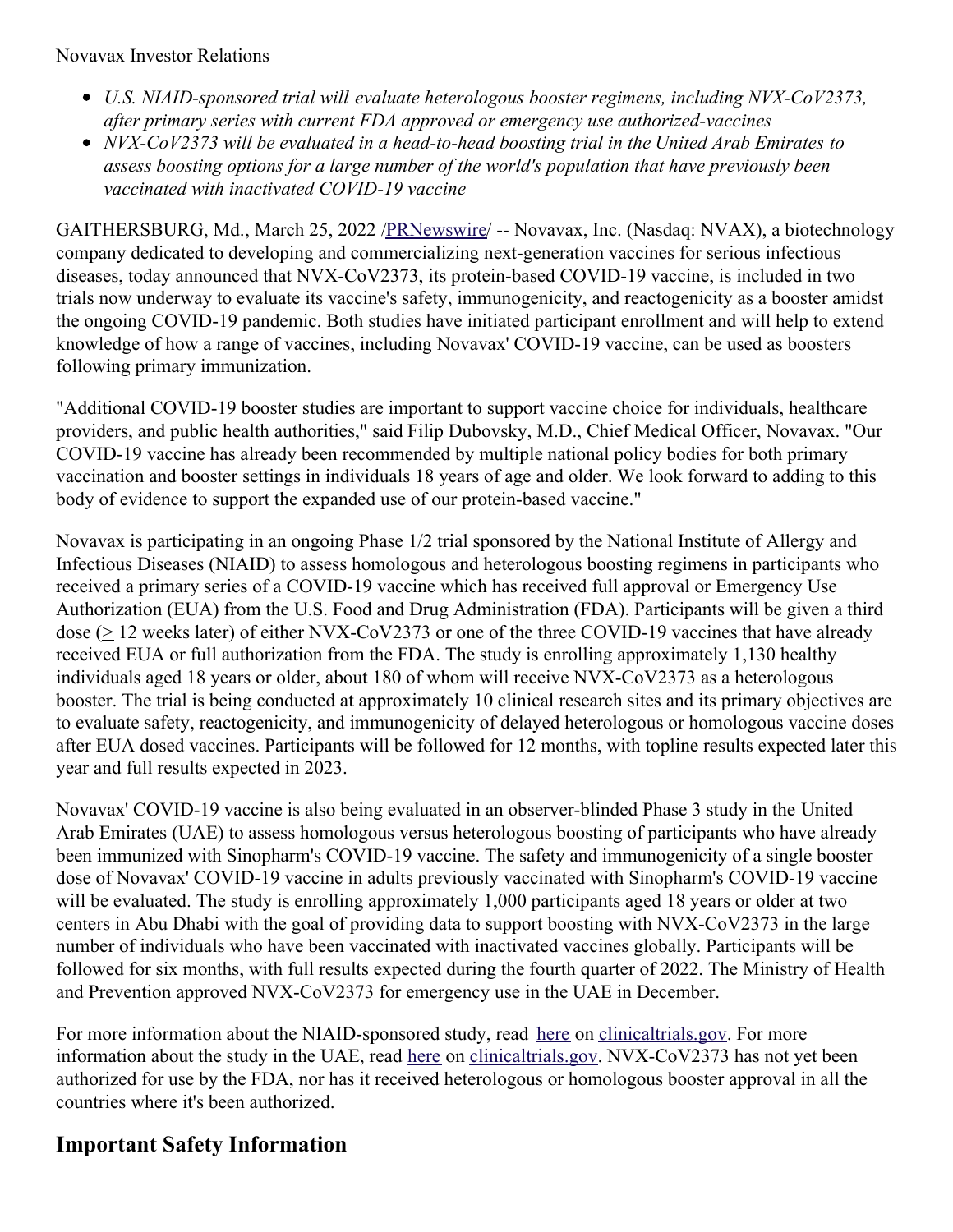- NVX-CoV2373 is contraindicated in persons who have a hypersensitivity to the active substance, or to any of the excipients.
- Events of anaphylaxis have been reported with administration of COVID-19 vaccines. Appropriate medical treatment and supervision should be available in case of an anaphylactic reaction following the administration of the vaccine. Close observation for at least 15 minutes is recommended and a second dose of the vaccine should not be given to those who have experienced anaphylaxis to the first dose of NVX-CoV2373.
- Anxiety-related reactions, including vasovagal reactions (syncope), hyperventilation, or stress-related reactions may occur in association with vaccination as a psychogenic response to the needle injection. It is important that precautions are in place to avoid injury from fainting.
- Vaccination should be postponed in individuals suffering from an acute severe febrile illness or acute infection. The presence of a minor infection and/or low-grade fever should not delay vaccination.
- NVX-CoV2373 should be given with caution in individuals receiving anticoagulant therapy or those with thrombocytopenia or any coagulation disorder (such as haemophilia) because bleeding or bruising may occur following an intramuscular administration in these individuals.
- The efficacy of NVX-CoV2373 may be lower in immunosuppressed individuals.
- Administration of NVX-CoV2373 in pregnancy should only be considered when the potential benefits outweigh any potential risks for the mother and foetus.
- The effects with NVX-CoV2373 may temporarily affect the ability to drive or use machines.
- Individuals may not be fully protected until 7 days after their second dose. As with all vaccines, vaccination with NVX-CoV2373 may not protect all vaccine recipients.
- The most common adverse reactions observed during clinical studies were headache, nausea or vomiting, myalgia, arthralgia, injection site tenderness/pain, fatigue, and malaise.

# **About NVX-CoV2373**

NVX-CoV2373 is a protein-based vaccine engineered from the genetic sequence of the first strain of SARS-CoV-2, the virus that causes COVID-19 disease. NVX-CoV2373 was created using Novavax' recombinant nanoparticle technology to generate antigen derived from the coronavirus spike (S) protein and is formulated with Novavax' patented saponin-based Matrix-M™ adjuvant to enhance the immune response and stimulate high levels of neutralizing antibodies. NVX-CoV2373 contains purified protein antigen and can neither replicate, nor can it cause COVID-19.

Novavax' COVID-19 vaccine is packaged as a ready-to-use liquid formulation in a vial containing ten doses. The vaccination regimen calls for two 0.5 ml doses (5 mcg antigen and 50 mcg Matrix-M adjuvant) given intramuscularly 21 days apart. The vaccine is stored at 2°- 8° Celsius, enabling the use of existing vaccine supply and cold chain channels. Use of the vaccine should be in accordance with official recommendations.

Novavax has established partnerships for the manufacture, commercialization and distribution of NVX-CoV2373 worldwide. Existing authorizations leverage Novavax' manufacturing partnership with Serum Institute of India (SII), the world's largest vaccine manufacturer by volume. They will later be supplemented with data from additional manufacturing sites throughout Novavax' global supply chain.

## **About the NVX-CoV2373 Phase 3 trials**

NVX-CoV2373 is being evaluated in two pivotal Phase 3 trials.

PREVENT-19, a trial in the U.S. and Mexico that enrolled almost 30,000 participants aged 18 years and older, achieved 90.4% efficacy overall. It was designed as a 2:1 randomized, placebo-controlled, observerblinded study to evaluate the efficacy, safety and immunogenicity of NVX-CoV2373. The primary endpoint for PREVENT-19 was the first occurrence of PCR-confirmed symptomatic (mild, moderate or severe)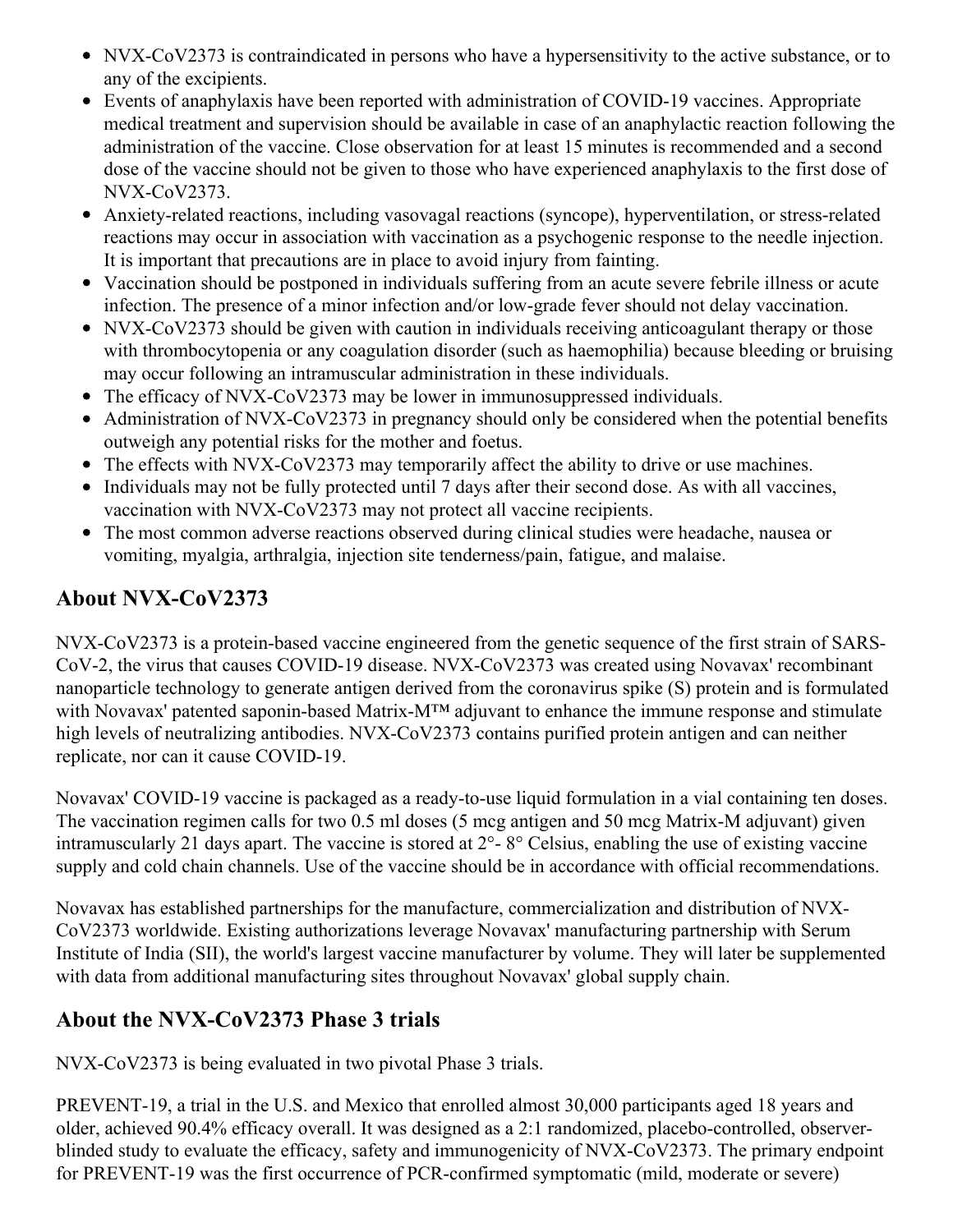COVID-19 with onset at least 7 days after the second dose in serologically negative (to SARS-CoV-2) adult participants at baseline. The statistical success criterion included a lower bound of 95% CI >30%. A secondary endpoint was the prevention of PCR-confirmed, symptomatic moderate or severe COVID-19. Both endpoints were assessed at least seven days after the second study vaccination in volunteers who had not been previously infected with SARS-CoV-2. It was generally well-tolerated and elicited a robust antibody response after the second dose in both studies. Full results of the trial were [published](https://c212.net/c/link/?t=0&l=en&o=3484554-1&h=1771032719&u=https%3A%2F%2Fc212.net%2Fc%2Flink%2F%3Ft%3D0%26l%3Den%26o%3D3440781-1%26h%3D467849857%26u%3Dhttps%253A%252F%252Fwww.nejm.org%252Fdoi%252Ffull%252F10.1056%252FNEJMoa2116185%253Fquery%253Dfeatured_home%26a%3DNew%2BEngland%2BJournal%2Bof%2BMedicine&a=New+England+Journal+of+Medicine) in the *New England Journal of Medicine (NEJM).*

A trial conducted in the U.K. with 14,039 participants aged 18 years and older was designed as a randomized, placebo-controlled, observer-blinded study and achieved overall efficacy of 89.7%. The primary endpoint was based on the first occurrence of PCR-confirmed symptomatic (mild, moderate or severe) COVID-19 with onset at least 7 days after the second study vaccination in serologically negative (to SARS-CoV-2) adult participants at baseline. Full results of the trial were published in *[NEJM](https://c212.net/c/link/?t=0&l=en&o=3484554-1&h=2315615696&u=https%3A%2F%2Fc212.net%2Fc%2Flink%2F%3Ft%3D0%26l%3Den%26o%3D3440781-1%26h%3D3617137863%26u%3Dhttps%253A%252F%252Fwww.nejm.org%252Fdoi%252Ffull%252F10.1056%252FNEJMoa2107659%26a%3DNEJM&a=NEJM)*.

## **About Matrix-M™ Adjuvant**

Novavax' patented saponin-based Matrix-M™ adjuvant has demonstrated a potent and well-tolerated effect by stimulating the entry of antigen-presenting cells into the injection site and enhancing antigen presentation in local lymph nodes, boosting immune response.

## **About Novavax**

Novavax, Inc. (Nasdaq: NVAX) is a biotechnology company that promotes improved health globally through the discovery, development and commercialization of innovative vaccines to prevent serious infectious diseases. The company's proprietary recombinant technology platform harnesses the power and speed of genetic engineering to efficiently produce highly immunogenic nanoparticles designed to address urgent global health needs. NVX-CoV2373, the company's COVID-19 vaccine, has received conditional authorization from multiple regulatory authorities globally, including the European Commission and the World Health Organization. The vaccine is also under review by multiple regulatory agencies worldwide. In addition to its COVID-19 vaccine, Novavax is also currently evaluating a COVID-seasonal influenza combination vaccine in a Phase 1/2 clinical trial, which combines NVX-CoV2373 and NanoFlu, its quadrivalent influenza investigational vaccine candidate. These vaccine candidates incorporate Novavax' proprietary saponin-based Matrix-M™ adjuvant to enhance the immune response and stimulate high levels of neutralizing antibodies.

For more information, visit [www.novavax.com](https://c212.net/c/link/?t=0&l=en&o=3484554-1&h=3500505263&u=http%3A%2F%2Fwww.novavax.com%2F&a=www.novavax.com) and connect with us on [Twitter](https://c212.net/c/link/?t=0&l=en&o=3484554-1&h=570348136&u=https%3A%2F%2Fc212.net%2Fc%2Flink%2F%3Ft%3D0%26l%3Den%26o%3D3399869-1%26h%3D2040794221%26u%3Dhttps%253A%252F%252Fc212.net%252Fc%252Flink%252F%253Ft%253D0%2526l%253Den%2526o%253D3260461-1%2526h%253D1316526774%2526u%253Dhttps%25253A%25252F%25252Fc212.net%25252Fc%25252Flink%25252F%25253Ft%25253D0%252526l%25253Den%252526o%25253D3158017-1%252526h%25253D500821283%252526u%25253Dhttps%2525253A%2525252F%2525252Ftwitter.com%2525252FNovavax%252526a%25253DTwitter%2526a%253DTwitter%26a%3DTwitter&a=Twitter), [LinkedIn](https://c212.net/c/link/?t=0&l=en&o=3484554-1&h=4025105047&u=https%3A%2F%2Fc212.net%2Fc%2Flink%2F%3Ft%3D0%26l%3Den%26o%3D3399869-1%26h%3D27315898%26u%3Dhttps%253A%252F%252Fc212.net%252Fc%252Flink%252F%253Ft%253D0%2526l%253Den%2526o%253D3260461-1%2526h%253D1508558197%2526u%253Dhttps%25253A%25252F%25252Fc212.net%25252Fc%25252Flink%25252F%25253Ft%25253D0%252526l%25253Den%252526o%25253D3158017-1%252526h%25253D3702938248%252526u%25253Dhttps%2525253A%2525252F%2525252Fwww.linkedin.com%2525252Fcompany%2525252Fnovavax%2525252F%252526a%25253DLinkedIn%2526a%253DLinkedIn%26a%3DLinkedIn&a=LinkedIn), [Instagram](https://c212.net/c/link/?t=0&l=en&o=3484554-1&h=3210429924&u=https%3A%2F%2Fc212.net%2Fc%2Flink%2F%3Ft%3D0%26l%3Den%26o%3D3399869-1%26h%3D2634683834%26u%3Dhttps%253A%252F%252Fc212.net%252Fc%252Flink%252F%253Ft%253D0%2526l%253Den%2526o%253D3367039-1%2526h%253D3348182013%2526u%253Dhttps%25253A%25252F%25252Fwww.instagram.com%25252Fnovavax%25252F%2526a%253DInstagram%26a%3DInstagram&a=Instagram) and [Facebook](https://c212.net/c/link/?t=0&l=en&o=3484554-1&h=2843940693&u=https%3A%2F%2Fc212.net%2Fc%2Flink%2F%3Ft%3D0%26l%3Den%26o%3D3399869-1%26h%3D1555903536%26u%3Dhttps%253A%252F%252Fwww.facebook.com%252FNovavax%252F%26a%3DFacebook&a=Facebook).

## **Forward-Looking Statements**

Statements herein relating to the future of Novavax, its operating plans and prospects, its partnerships, the timing of clinical trial results, the ongoing development of NVX-CoV2373 and NanoFlu, its COVIDseasonal influenza investigational vaccine candidate, the scope, timing and outcome of future regulatory filings and actions, including Novavax' plans to supplement existing authorizations with data from the additional manufacturing sites in Novavax' global supply chain, the potential impact and reach of Novavax and NVX-CoV2373 in addressing vaccine access, controlling the pandemic and protecting populations, and the efficacy, safety and intended utilization of NVX-CoV2373 are forward-looking statements. Novavax cautions that these forward-looking statements are subject to numerous risks and uncertainties that could cause actual results to differ materially from those expressed or implied by such statements. These risks and uncertainties include, without limitation, challenges satisfying, alone or together with partners, various safety, efficacy, and product characterization requirements, including those related to process qualification and assay